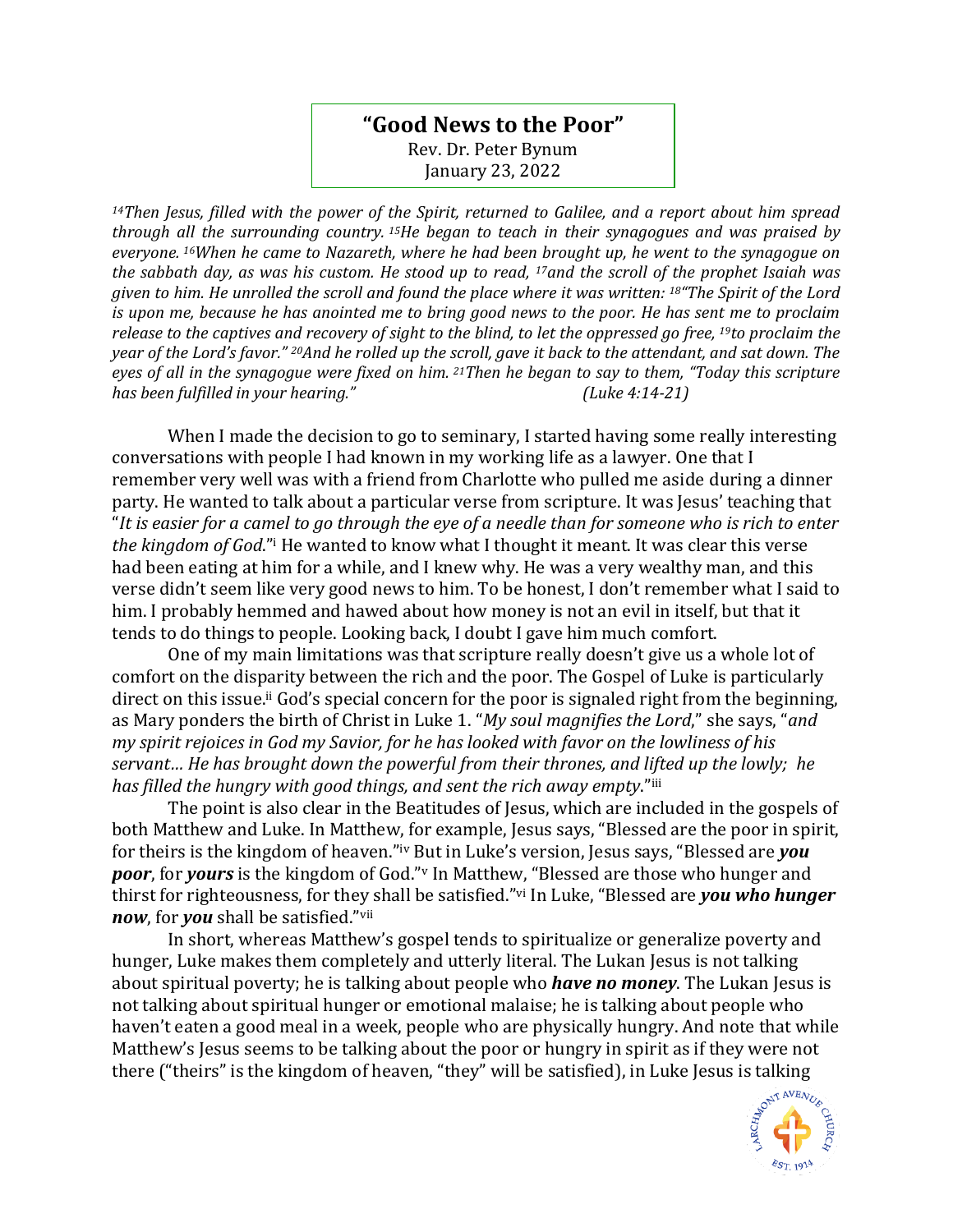directly to the people who are suffering. "Blessed are *you*… *yours* is the kingdom of heaven… *you* will be satisfied."

This stuff can be challenging for us to hear, because we are not poor. We just aren't. There may be one or two exceptions, but I would say the vast majority of us – dare I even say 99% of us – are not poor. We might feel poor sometimes, but we are not literally poor. In 2019, the median household income in Larchmont was three times as large as the U.S. average.<sup>viii</sup> Beyond that, the truth is that even the poorest people in the U.S. and other developed countries "are, by global standards, extraordinarily rich."ix

Our perception of this fact seems to be clouded. According to a recent study, the average U.S. resident estimated that the median income around the world was about \$20,000 a year. The true figure at that time was about a tenth of that -- about \$2,100 per year was the average income across the globe that year. x In the same way, most Americans assume that they are in the top 37 percent of wage earners around the world. The truth is that the vast majority of Americans are easily in the top 10 percent. $x_i$  We are among the elite. We are *not* poor.

I am beginning to feel like my friend was really on to something. Maybe we all need to be a little more nervous about camels and needles' eyes and the fact that the bar of faith could be a little higher for us, given the blessings of money and privilege that have been so graciously bestowed upon us. This seems especially true in light of what Jesus says in this morning's passage from the fourth chapter of Luke. Welcomed home as a boy from the old village who has grown up and is making good, Jesus stands up in the synagogue and is given the scroll of Isaiah's prophecy. He is given license to choose the text, and he turns to the section we now know as Isaiah 58-61. He reads selectively from those verses, saying

*"The Spirit of the Lord is upon me, because he has anointed me to bring good news to the poor. He has sent me to proclaim release to the captives and recovery of sight to the blind, to let the oppressed go free, <sup>19</sup>to proclaim the year of the Lord's favor."xii*

It would be hard to overstate the importance of this choice. These words from Isaiah are the mission statement of Jesus.xiii How does he come? He comes with the *power* of the Holy Spirit, which has anointed him. Why has he come? He has come "to bring good news to the poor." Not the poor in spirit… not the metaphorically poor… but The Poor. The people who are held captive by economic systems that oppress.

I wish I had more time to catalog the many ways that the gospel of Luke continues to make this point. Luke is the only evangelist to include the story of the poor man Lazarus who gets stepped over and ignored every day by the rich man in purple linen. In the end, when Lazarus dies and his earthly pain is over, he is carried away by angels to join Abraham in heaven. When the rich man dies, he is left to languish in punishment and torment.xiv Luke is also the only evangelist to include the teaching of Jesus that "*From everyone to whom much has been given, much will be required; and from the one to whom much has been entrusted, even more will be demanded."*xv

Third grade was a long time ago, but I can still remember what happened in Mrs. Womack's class when it was time to go to lunch. Mrs. Womack would go over to her desk and open her drawer to pull out a stack of white, laminated note cards. They were the free lunch tickets. Every day, she would hand them out to the same kids, and most of them were African American. I remember Bertha, whose desk was near mine, always got one. She would get her ticket and then line up right in front of me, and then our class would walk in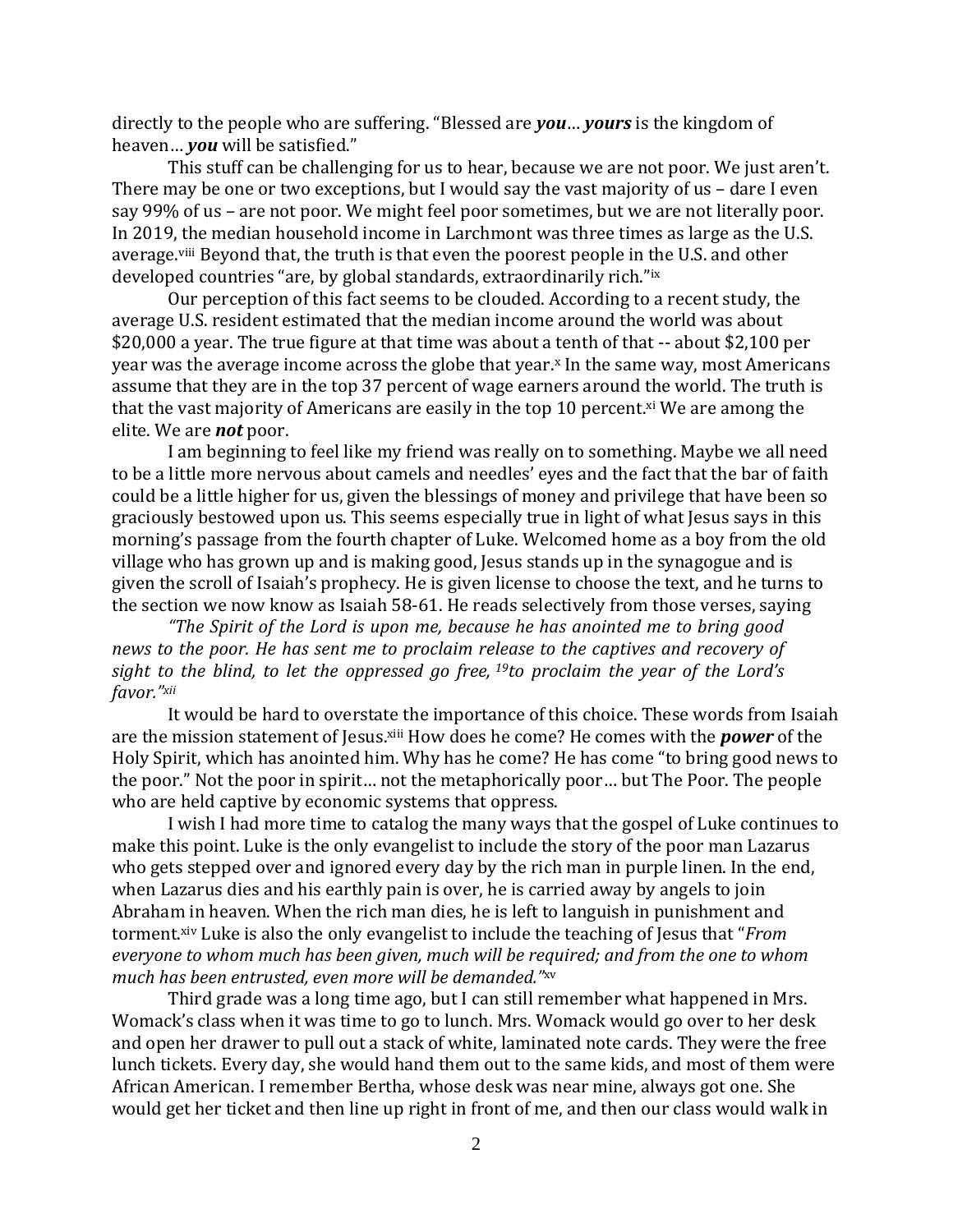our single file line down the polished wood hallways of Cone Elementary School to lunch. I carried my metal "Welcome Back Kotter" lunch box with me, and Bertha carried with her the white, laminated symbol of her poverty… a poverty that she was born into… a poverty that she had done nothing to deserve… a problem that she could do nothing to solve.

Matthew Dicks, an elementary school teacher turned novelist, was a lot like Bertha.<sup>xvi</sup> He didn't really know he was "poor" until he got to Mrs. Laverne's fourth grade class and he was the only kid who got free lunch. Once Matthew figured out that he was the poor kid in class, his top priority became hiding that fact. "All you want to do when you're poor like that," he said, "is to not let anyone else know. So, you develop strategies to hide your [poverty] from the people around you."

So, when the Boy Scouts went camping, for example, he took newspaper with him. His sleeping back was not heavy enough for winter camping, but he knew that homeless people would sometimes stuff their clothing with newspaper to increase the insulation. He told the other Scouts that he just wanted to read the sports pages. Then, when they went to sleep, he would roll the paper into balls and stuff them into his bag to keep warm.

"It wasn't so bad," he said. "I viewed poverty as an adventure. It was a challenge. It was constantly trying to figure out a way to get through and succeed."

And then one day Matthew and his friend Peter were riding bicycles back to Matthew's house after school. They liked to race on their bikes, and those races were always close and competitive. But today was different, because Peter had just gotten a new 10-speed bike. Matthew still had his old, rusty, iron Huffy that probably weighed about 60 pounds. As the two friends raced home, Peter quickly pulled ahead. Within 30 seconds, Peter had a 50-yard lead. Matthew dug in and started pedaling harder -- harder than he ever had before. His heart was pounding out of his chest. But it didn't seem to matter. He just could not catch up. And Matthew couldn't help but notice that Peter didn't really seem to be trying all that hard. He was beating him handily, and barely breaking a sweat.

"Up until that point," Matthew said, "I had had this idealized version of life, where effort, intelligence, and creativity and hard work will always overcome whatever material lacking you might have, whatever money you're lacking. But as I watched Peter ride ahead, I realized that my problem was money. I was never going to own a 10-speed bike, and I was never going to catch Peter again. And I cried the whole ride home."

The Spirit has anointed me, Jesus says, to bring good news to the poor... to seek out those who are trapped by circumstances beyond their control, and to do the work that is necessary to set them free. When Jesus opened the scroll and read his missional statement in Nazareth, he gave us a question that every disciple must ask of themselves: *Am I good news for the poor?* Is my life good news to people who are hungry or homeless? Am I really paying attention to the circumstances that condemn people to poverty and policies that hold them there? Am I being honest with myself and others about the advantages that I have had… advantages that start out as Welcome Back Kotter lunchboxes and 10-speed bikes… but multiply later into college educations… free access to markets and jobs… the ability to get a loan on a handshake. To be a disciple of Christ is to be sensitive to the ways that some of God's people are being unfairly treated and oppressed, and bold in following Jesus into the work of setting them free … to not only *speak* good news to the poor, but to *be* good news to the poor.

"What do you think?" my nervous friend wanted to know. "Is it really impossible for a rich person to enter into the kingdom of God?" No, it is not impossible. Jesus himself says